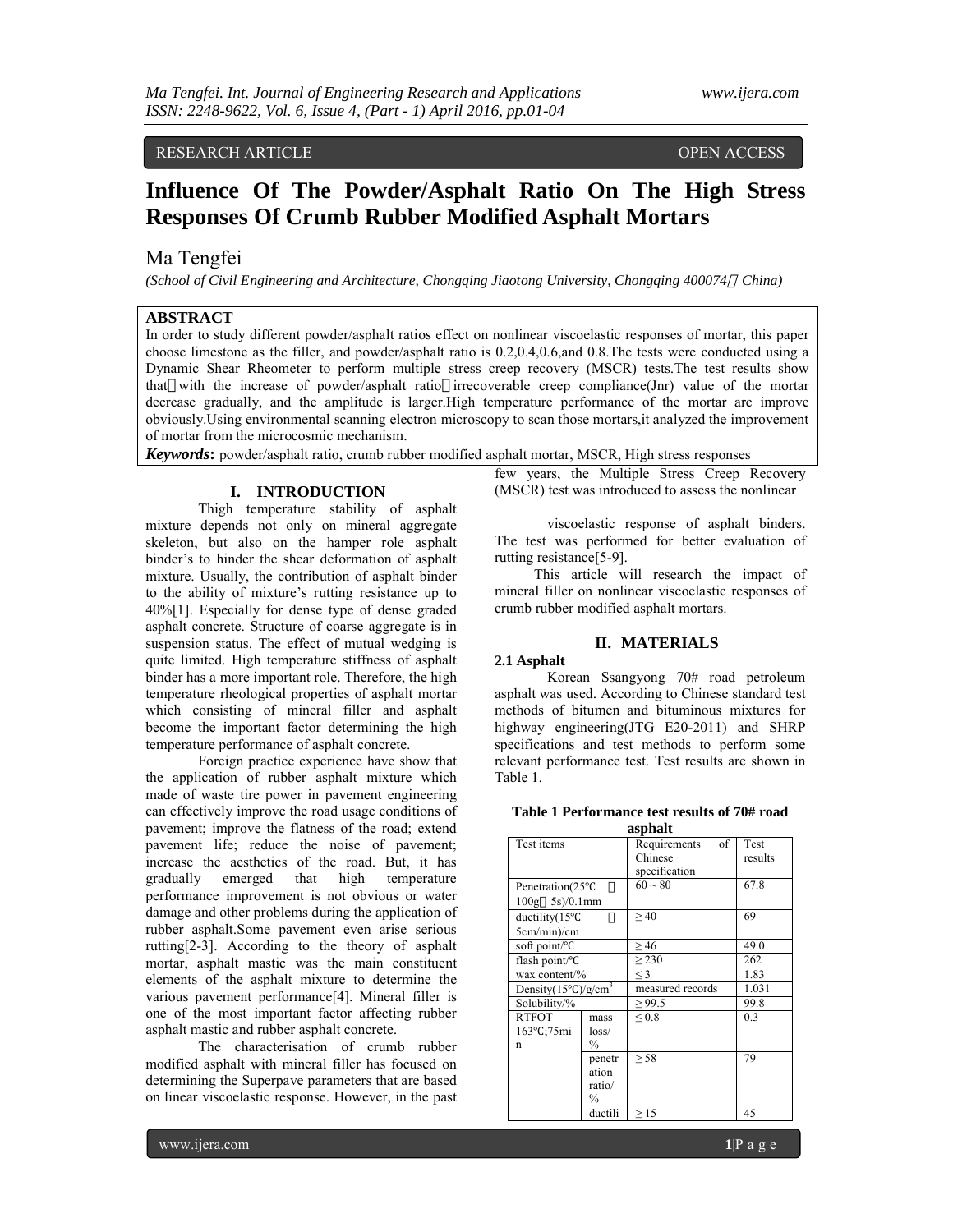|                     | cm/ت |  |
|---------------------|------|--|
| Performance Grading |      |  |

#### **2.2 Crumb Rubber Powder**

Crumb rubber powder whose mesh 20, is used in the production of truck tires powder in Changzhou,Jiangsu province. With discarded tires as raw material, at room temperature after a series of treatment processes such as activation of crushing, separation, removal of metal, screening etc. and desulfurization to make black powder-like substance[10].

#### **2.3 Mineral Filler**

Mineral filler used is limestone filler which is used in practical engineering. According to aggregate testing procedures of highway aggregate testing procedures of highway engineering(JTG E42-2005) to perform relevant tests.The basically technical performance measurement results are as shown in Table 2.

Table 2 Determination results of basic technical performance of limestone filler

| filler<br>kinds | apparent<br>density | Hydrophilic<br>coefficient | $0.075$ mm<br>percentage |
|-----------------|---------------------|----------------------------|--------------------------|
| limesto         | 2.71                | 0.89                       | 90.4                     |
| ne filler       |                     |                            |                          |

The outward appearance of limestone filler used there is no big power or caking. The mineral filler used to make the mastic is passing from 0.075mm screen.

#### **2.4 Preparation of Rubber Asphalt Mortar**

Select Mixed with 18% of rubber powder as a modifier and add the 20 mesh rubber powder to 70# road asphalt slowly in 3 times to prepare rubber asphalt, in which the blend temperature is  $175 \pm 5$ . the stirring rate is controlled at 1000r/min and the stirring time is about 45min[11].Add mineral powder to the prepared rubber asphalt artificial and stir constantly to rubber asphalt mortar mixed evenly. Due to the different content of mineral powder have different effects on high temperature properties of rubber asphalt mortar.The rubber asphalt mortar whose ratios of filler to bitumen (the weight of mineral powder/ the weight of rubber asphalt)are 0.2,0.4,0.6,0.8 is selected in this paper.

#### **III. HIGH STRESS RESPONSES**

New binder samples were also tested following the MSCR test protocol (AASHTO–TP 70-2009). The DSR was set to perform ten cycles of loading and unloading at two different stress levels, 100Pa and 3200Pa. In this test, the stress was applied on the sample for 1 second and then released for 9 seconds for relaxation.

The MSCR test results were used to calculate the average irrecoverable creep compliance (Jnr) as follows:

$$
J_{nr}^{n}\left(kPa^{-1}\right) = \frac{\varepsilon_r^{n} - \varepsilon_0^{n}}{Stress \; Level} \qquad 1
$$

where  $\varepsilon_R^n$  is the initial stain at the beginning of loading at 'n' cycle while  $\varepsilon_r^n$ 

is the strain value at the end of the unloading at 'n' cycle. Values of 'n' are from 1 to 10 for each stress level. Dividing the amount of irrecoverable strains over the stress level was meant to normalize the irrecoverable creep compliance value.

The normalization was presented by D'Angelo et al.[7] to eliminate the effect of different stress levels in one test for better comparison between binders. Similarly, percentage of recovery (R) is the average of measured recovery for 'n'number of cycles by using equation (2):

$$
R_n(\%) = \frac{\varepsilon_c^n - \varepsilon_r^n}{\varepsilon_c^n - \varepsilon_0^n} \qquad \qquad 2
$$

Where,  $\varepsilon_r^n$  is the value of strain at the end of loading at 'n' cycle. Values of irrecoverable creep compliance (Jnr ) and percentage of recovery was calculated for each cycle separately and then averaged at each stress level.

## **IV. RESULTS AND DISCUSSION**

The irrecoverable creep compliance and percentage of recovery were calculated using the MSCR test results. Results in Figure 1 and Figure 2 were averaged for all cycles at each stress level.Data indicated that with the increase of filler-bitumen ratio, decrease the irrecoverable creep compliance, so improve the the rutting resistance ability. For 0% filler-bitumen ratio, when increase the stress, decrease the Jnr.But, as the increase of fillerbitumen ratio, Jnr increase with the addition of fillerbitumen ratio and when filler-bitumen ratio is 0.6, the increase of stress made the Jnr increase rate reach the peak. Irrecoverable creep compliance(Jnr) has the same change trend under 0.1kPa and 3.2kPa. What's more, with the increase of filler-bitumen ratio, percentage of recovery increase, indicating that the stress range of line viscoelastic behavior of asphalt expanded.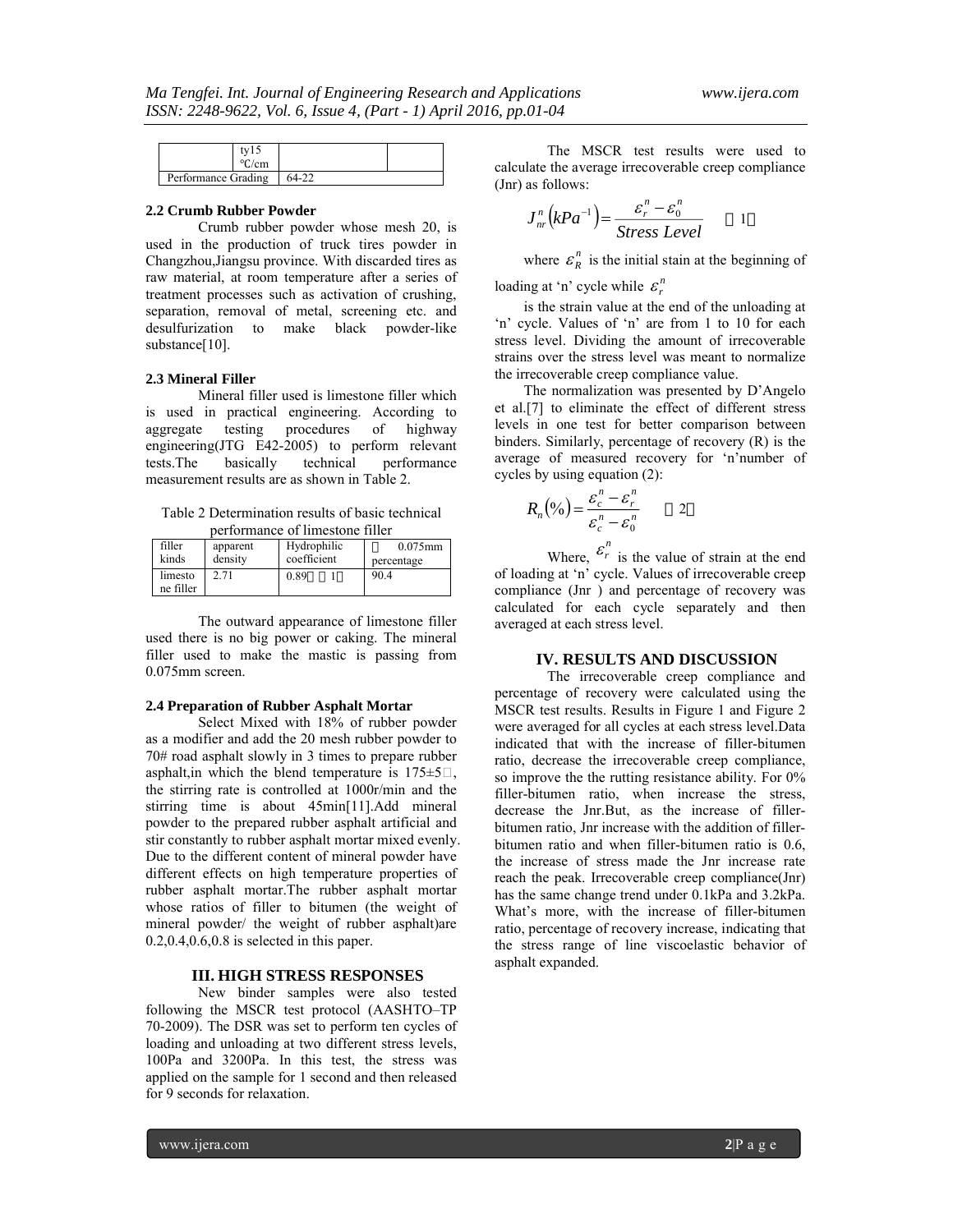

**Figure 1. Irrecoverable creep compliance (Jnr) of both stress levels with different filler-bitumen** 



**Figure 2. Percentage of recovery of both stress levels with different filler-bitumen ratio**

The following content will perform environmental scanning test(ESEM) to different rubber-asphalt mastic.From the microscopic point of view to explain the reasons for above conclusions obtained. Test scanning photographs shown in





**Figure 3 the ESEM of rubber asphalt mortar under different Filler-bitumen ratio (left 0.4, right, 0.4)**

It can be seen from the Figure 3, the rubber asphalt added mineral powder have smooth delicate mortar, rubber asphalt coat mineral powder evenly it is because of volume-filling reinforcement and physical reaction between mineral powder and asphalt. And with the increase of filler-bitumen ratio, the number of "structure of asphalt"generated from asphalt and mineral powder increasing, the formed phase structure is more stable. adhesion effect is more stronger, so the rubber asphalt mortar can get a better high temperature performance.

#### **V. CONCLUSION**

- 1 With the increase of filler-bitumen ratio, the irrecoverable creep compliance (Jnr) decrease gradually and the increase amplitude is larger indicating that the high temperature performance of crumb rubber modified asphalt mortars improved obviously.
- 2 With the increase of filler-bitumen ratio, percentage of recovery(R) is increasing gradually and indicating the elastic recovery ability is better.
- 3 rubber asphalt added mineral powder have smooth delicate mortar, rubber asphalt coat mineral powder evenly it is because of volumefilling reinforcement and physical reaction between mineral powder and asphalt.
- 4 With the increase of filler-bitumen ratio, the number of "structure of asphalt"generated from asphalt and mineral powder increasing, the formed phase structure is more stable. adhesion effect is more stronger, so the rubber asphalt mortar can get a better high temperature performance.